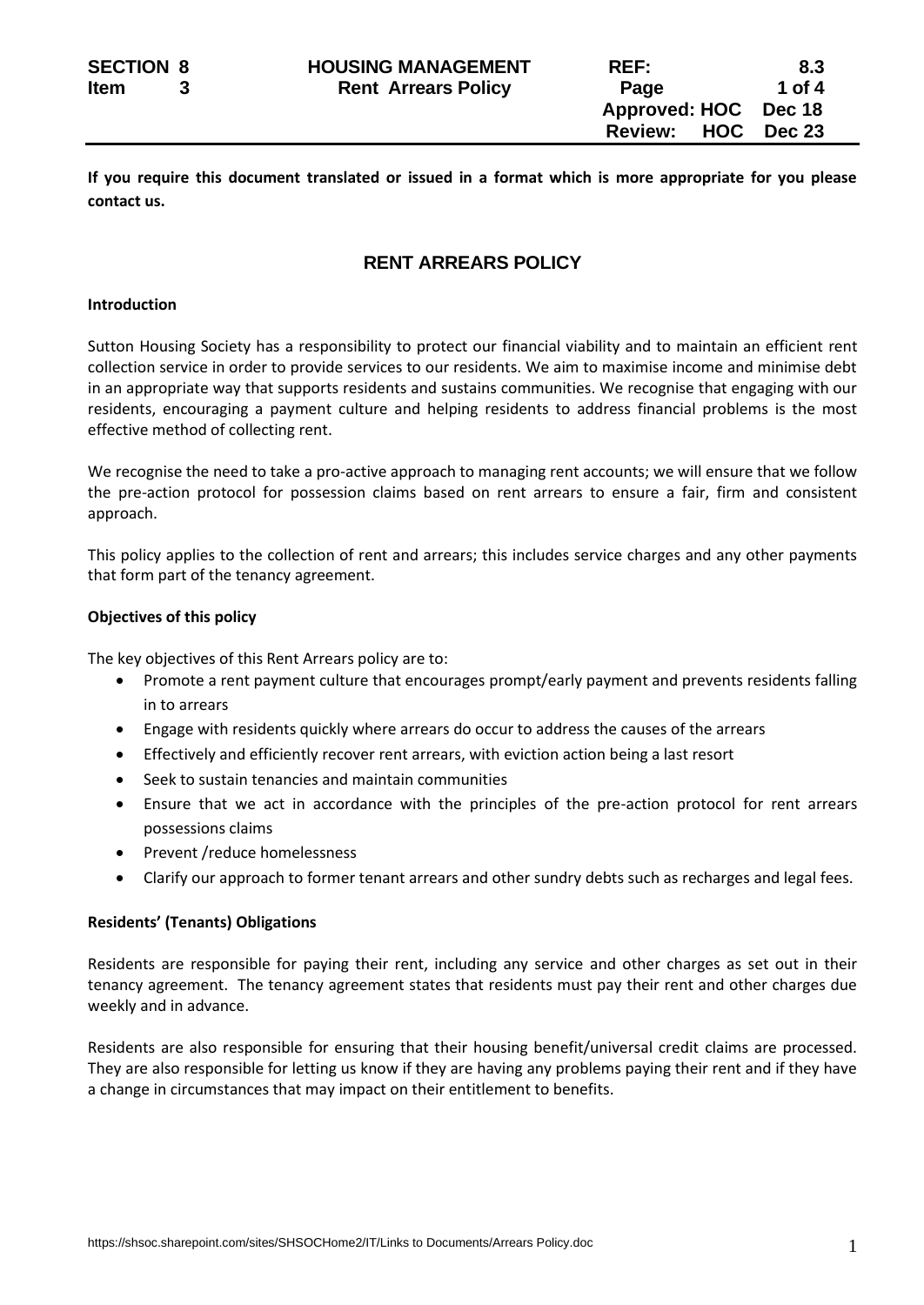#### **Regulatory Requirements**

The Regulator for Social Housing's regulatory standards income the Rent Standard. Sutton Housing Society ensures that it complies with this standard by setting its rents in compliance with the rent formula set out in the rent guidance and by providing clear information to residents on how rent and service charges are set and changed.

#### **Performance**

Performance targets for current and former tenants' arrears are included in our monthly key performance indicators data and are discussed at regular performance meetings. Targets are agreed on an annual basis and continually monitored.

#### **Current Resident (Tenant) Arrears**

Rent and all associated charges is payable in advance in line with the tenancy agreement. The full amount remains due in all cases, including where housing benefit/universal credit is paid.

Rent charges are based on a 52 (or every 7 years a 53) week collection cycle. The preferred payment method is direct debit which can be collected on a weekly, fortnightly, four-weekly or monthly basis.

Information is available on our website about the various payment methods available. [\(www.suttonhousingsociety.org.uk\)](http://www.suttonhousingsociety.org.uk/)

#### **Promoting a payment culture**

Encouraging early payment and preventing residents falling in to arrears will always be a priority for Sutton Housing Society. We have in place a number of preventative measures to help sustain tenancies and minimise the need for possession action. We will:

- Promote a rent payment culture, highlighting where possible, the connection between rent payments and our ability to provide services to our residents; this starts before residents sign their tenancy agreements.
- Visit all residents in their home within six weeks of moving in to discuss how they are settling in, addressing any concerns and tenancy matters, including rent arrears.
- Signpost residents for support and advice with welfare benefit applications, fostering positive working relationships between our staff, the local authority and the Department for Work and Pensions.
- Provide residents with a variety of convenient payment methods, albeit promoting more widely our preferred payment method of direct debit.
- Closely monitor rent accounts to identify problems at an early stage.
- Issue rent statements to residents on at least a six monthly basis.
- Aim to identify any additional needs of our residents and refer to appropriate support services as necessary e.g. Citizens Advice; Sutton Connect; Christians Against Poverty.
- Provide residents with clear and easy to understand information relating to rent arrears.
- Promote benefit take up and support for managing finances, referring to other agencies to help maximise income as necessary.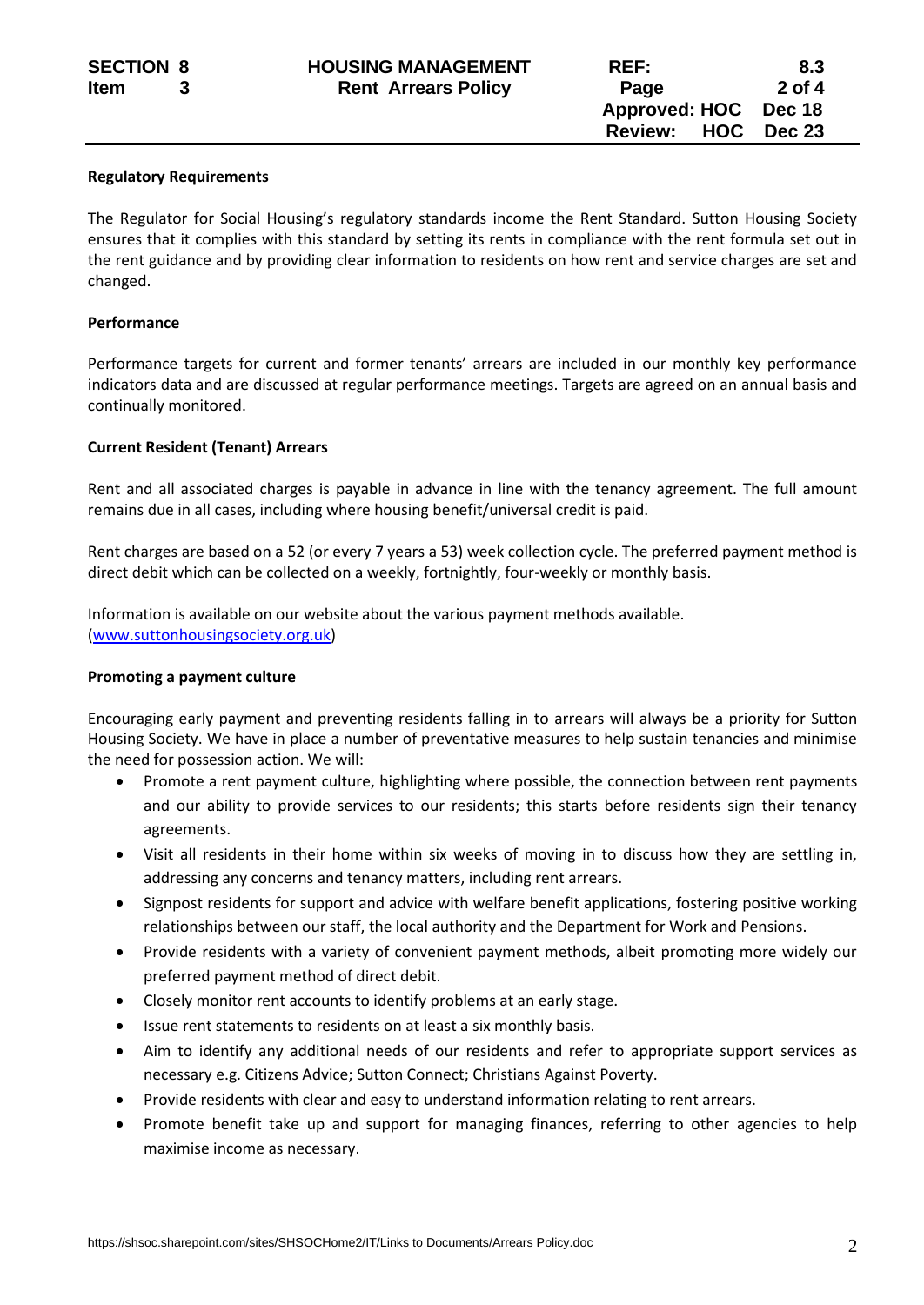- Encourage residents to inform us of changes in their circumstances and any likelihood of missing payments.
- Consider the use of alternative payments for residents in receipt of Universal Credit where support needs are identified.

# **Assistance for residents in rent arrears**

Where arrears occur, we will engage with residents as quickly as possible to identify and tackle the issue. Often when one payment is missed residents on low, limited and/or fixed incomes find this difficult to recover from.

We will work with all residents that fall into arrears; we will:

- Always prefer telephone or in-person contact with residents in arrears. We will use letters to reinforce/clarify the situation
- Issue letters in plain English, in an easy to understand format, explaining the arrears, what this means and what they must do
- Encourage residents to meet with staff to discuss their situation in an open, non-judgemental way
- Make every effort to put an affordable arrears repayment plan in place as soon as possible, including seeking payment of benefit direct to the society
- Liaise with Housing Benefits/DWP where possible and with the consent of the resident
- Make an application for an "alternative payment arrangement" at the earliest opportunity for all residents with support needs
- Ensure staff are clear about where they can signpost/refer residents for support to manage debts and to maximise incomes
- Accept third party deductions from DWP where appropriate.

# **Enforcement Action**

We will be pro-active in ensuring direct personal contact at all stages of our arrears management process. This will include home visits, telephone calls, letters, email and texts. We will provide information in alternative languages if needed. All communications will be logged on our housing management system.

Action to repossess a property will only commence when all other steps have been taken and all reasonable options to address the situation have been attempted. Grounds for possession as contained within our Tenancy policy; however we will avoid the routine use of mandatory Ground 8 except where recommended by the Community Housing Services Manager and agreed by the Operations Director.

Residents in arrears, where a Notice is served, will no longer be able to apply for a transfer to alternative accommodation or to carry out a mutual exchange. Where the need to move is urgent, this must be agreed with the Community Housing Services Manager and the Operations Director.

We will ensure that we undertake the following:

• Identify any vulnerabilities/support issues before proceedings commence, in line with the Equality Act 2010, ensuring that we have referred residents to relevant support agencies as appropriate